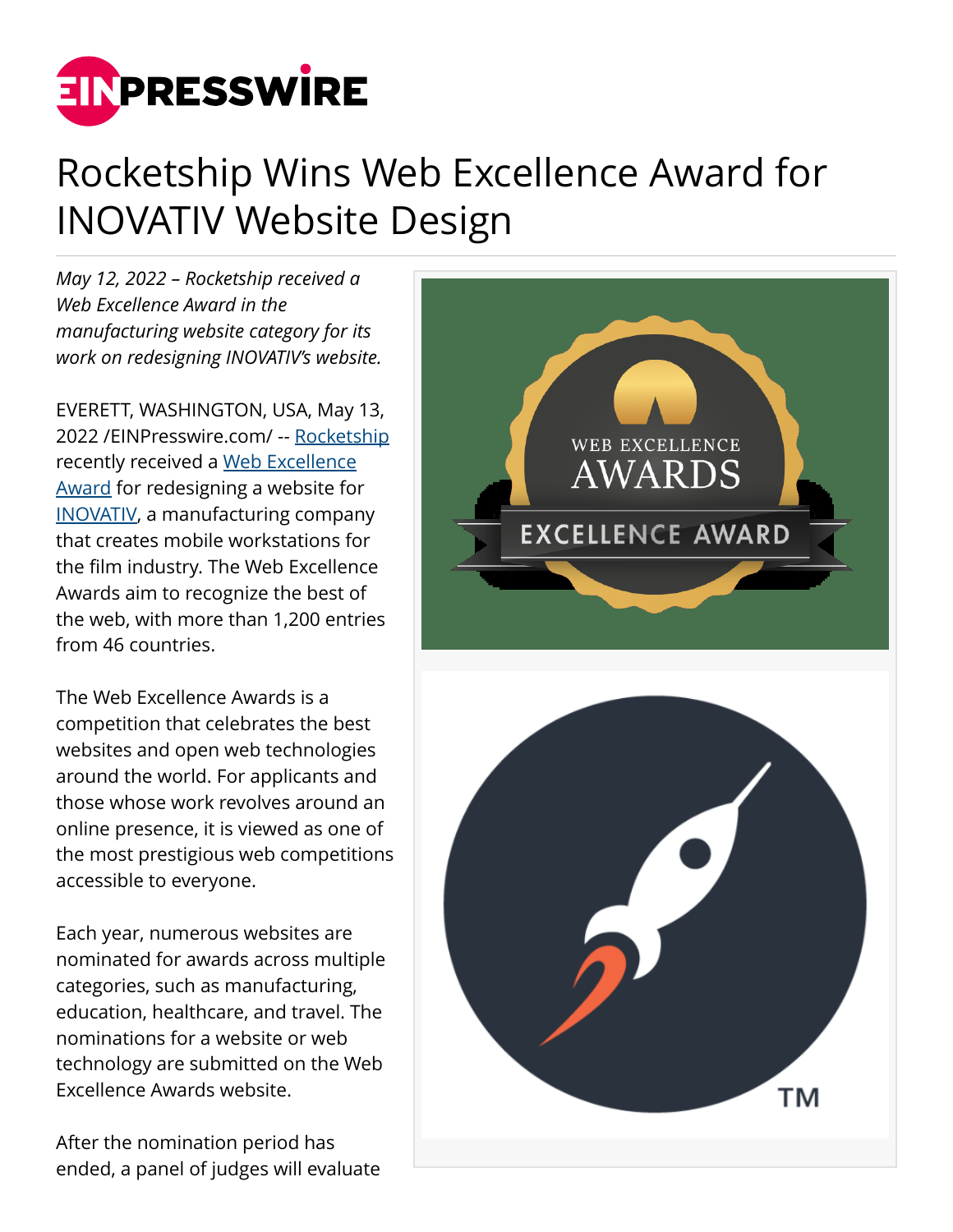each site. The WE-award judges are industry professionals chosen for their expertise in web design and development. The WE-award judges select the 10 best sites in each category, which are then entered into a public vote.

Rocketship worked together with the INOVATIV team to redesign and modernize their website. The new website has been substantially reorganized and includes more educational content so users can more easily find products that help with their goals.

Rocketship also made the website feel more accessible to a wider range of users through new typography and a color scheme emphasizing earth tones.

One of the most important aspects of the site is the new educational sections. The site now features curated Learn pages, which introduce new users to the product lines that match their needs. There are also videos to help educate users about how the products work.

Rocketship worked together with INOVATIV to reorganize the website into a more streamlined, accessible experience with increased opportunities for exploration. The new website experience is designed to help users find products they may not have been aware of that could accelerate and optimize their workflow. Different users can more easily see how they can integrate the various product lines together based on their workflow needs.

The Rocketship team also modernized INOVATIV's online shopping experience. Users can more easily customize and configure products while they are shopping online.

During the redesign project, Rocketship redesigned and modernized INOVATIV's brand. Using a modern font with clean angles and all-caps lettering, the logo conveys the minimalistic, clean, industrial design and quality for which INOVATIV products have become synonymous. The inward pointing chevrons mark, which has long been associated with the INOVATIV brand, was also modernized but decoupled from the logo lockup for use as a design element.

For INOVATIV, the website relaunch and branding update express the brand's close relationship with its community of photographers, videographers, and other specialized industry professionals. In the past ten years, INOVATIV has grown from a startup to the industry standard in its product niche, but its old website did not reflect the brand's full potential. The redesign was inspired by user feedback and the INOVATIV's commitment to sleek, iconic, and high performance experiences.

## About Rocketship

Rocketship is a turnkey solution for managing business growth in the digital age. Rocketship provides small to midsize businesses with website designs, rebranding, SEO support, pay-perclick advertising, social media management, content and collateral creation, and more.